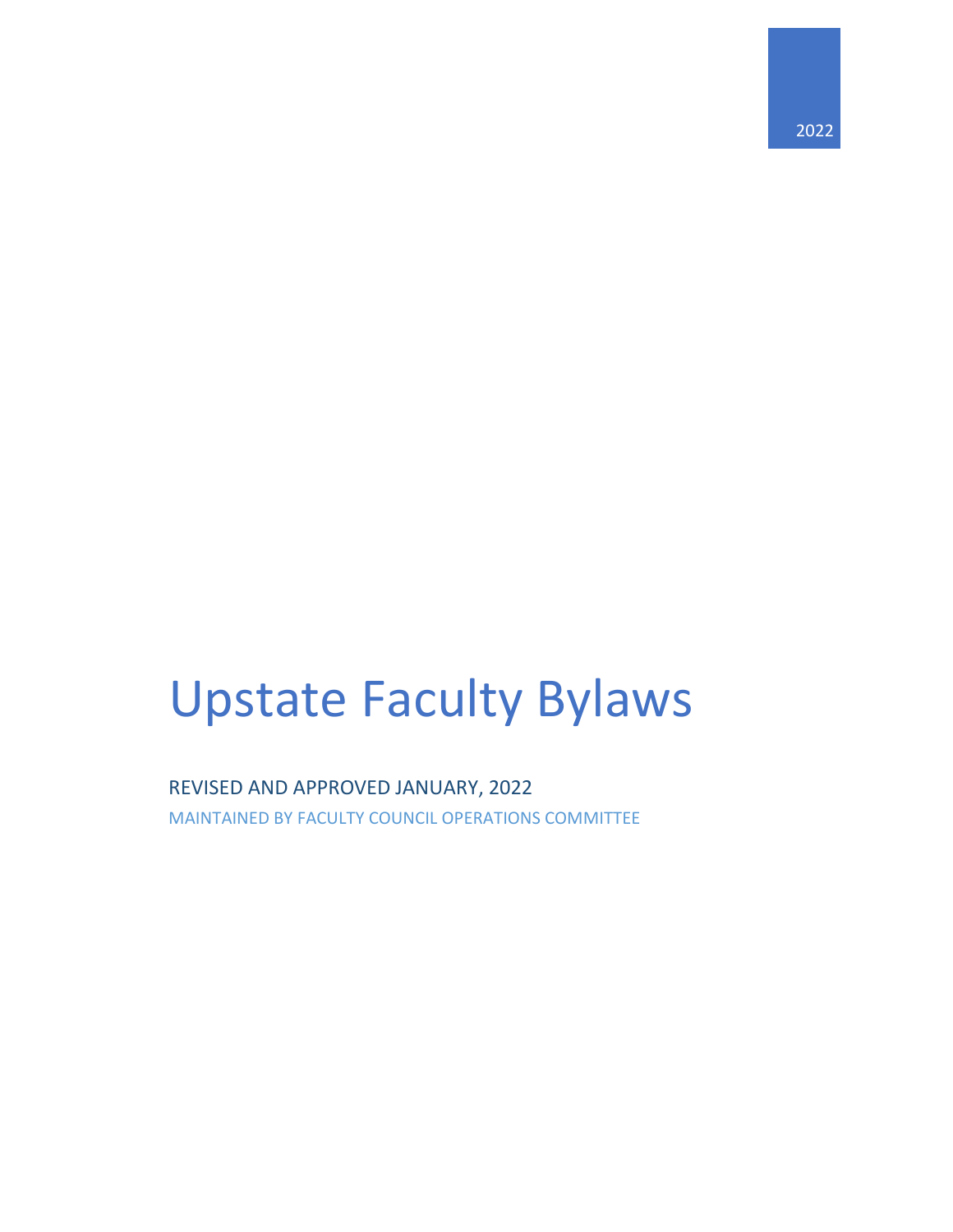# Table of Contents:

*Click on the section or article below to navigate to the associated content. A keyword search of the document is also possible by keying CONTROL and F, or clicking HOME and selecting FIND from the top level navigation bar.*

[Preamble](#page-2-0) **[Notes](#page-3-0)** [Article I: Name](#page-4-0) Article II: [Responsibility 2,3,4](#page-4-1) [Article III: Members](#page-4-2) Article [IV: Officers](#page-4-3) [Article V: Meetings](#page-4-4) [Articles VI: Upstate SUNY Faculty Senators](#page-5-0) [Articles VII: Faculty Council](#page-7-0) [Article VIII: Parliamentary Authority](#page-15-0) [Article IX: Amendments](#page-15-1) [Article X: Ratification of Bylaws](#page-16-0) Bylaw [Definitions](#page-17-0) <sup>2</sup>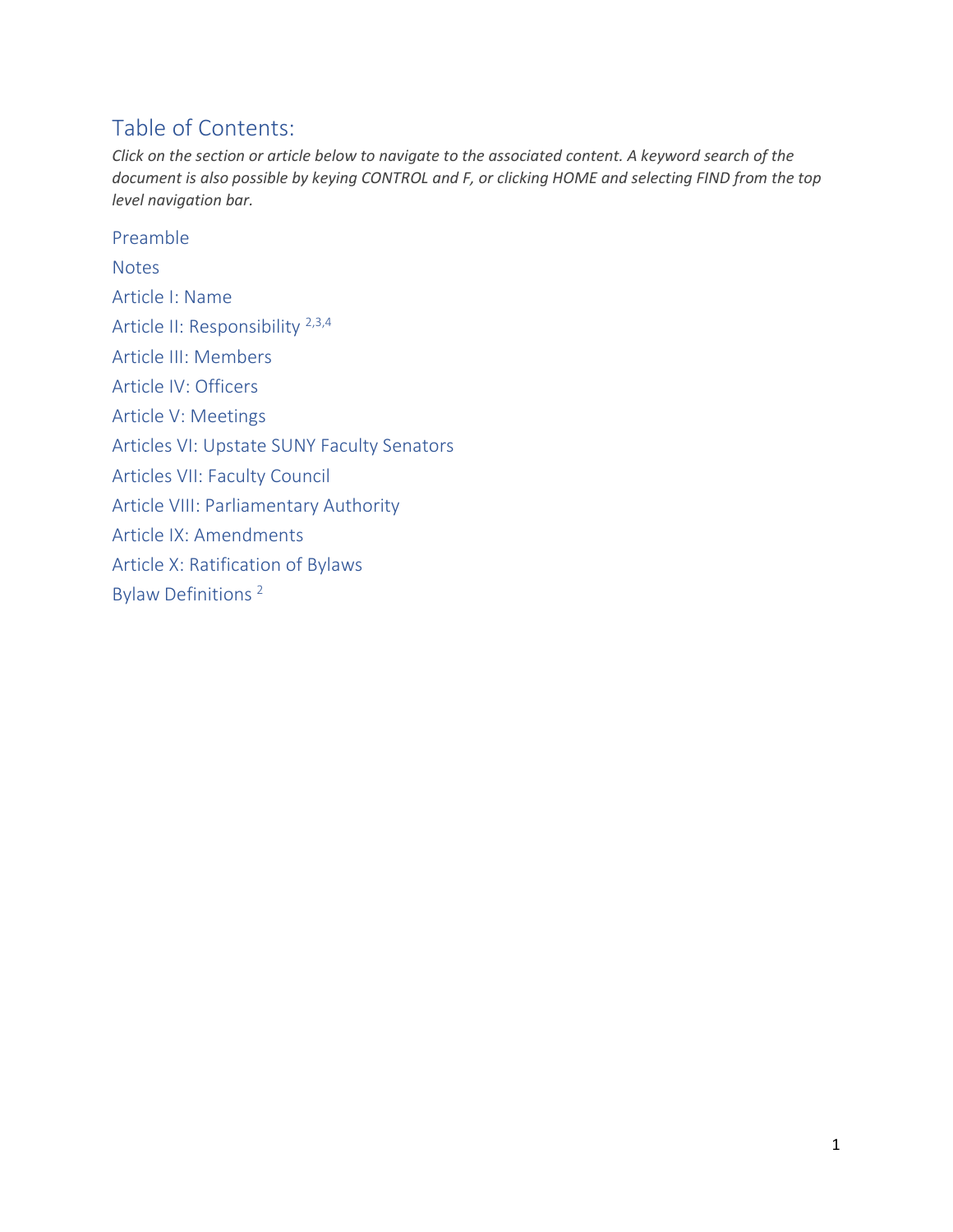# Upstate Faculty Bylaws

*(Updated with revisions approved January 2022)*

*These bylaws govern the Upstate Faculty body, representing all Faculty at the University. These bylaws, along with the Upstate Faculty Handbook, guide shared governance at Upstate. Article VII of these bylaws provides for a Faculty Council, which consists of officers elected from the body total as well as voting representatives from the four colleges.*

## <span id="page-2-0"></span>Preamble

The mission of Upstate Medical University is to improve the health of the communities we serve through education, biomedical research and health care. Upstate Medical University is a stateoperated institution of the State University of New York (SUNY) and under the SUNY Policies of the Board of Trustees is considered a "College" and its faculty "College Faculty" as provided for in Article X of the Policies. Upstate Medical University shall be referred to as "Upstate" for purposes of these Bylaws and college shall refer to any of the 4 colleges of Upstate.

The Faculty of Upstate share in Upstate's mission and vision and hereby promulgate these Bylaws to provide a framework for the faculty to carry out its responsibilities in support of the mission of Upstate Medical University. The Faculty is committed to the principles and practices of equal opportunity and affirmative action in all aspects of Upstate.1

In accordance with Article X, Section 5, of the SUNY Policies of the Board of Trustees (BOT)2, the Faculty of SUNY Upstate Medical University, hereinafter referred to as Faculty, hereby adopts these Bylaws, which are intended to be consistent with the SUNY Upstate Policies of the Board of Trustees, the Bylaws and Governance Handbook of the SUNY University Faculty Senate and provisions of agreements between SUNY and United University Professions. The Faculty has the obligation to participate significantly in the initiation, development and implementation of the educational programs of Upstate. Faculty responsibilities broadly include, but are not limited to involvement and recommendations concerning the education, research and service missions of Upstate.2

These Bylaws reflect the responsibilities imposed upon the Faculty by the SUNY Board of Trustees and outline a model of governance that promotes respectful collaboration and honors the traditional role of faculty participation and responsibility in curriculum, instruction, research, scholarship and service related decisions.3 We acknowledge that Upstate's Administrative Officers are ultimately responsible for the mission, operation and future of Upstate and that shared decision-making is an ideal to which we aspire, as we strive to jointly achieve the mission of Upstate. We recognize all actions under these Bylaws shall be advisory to the Chancellor and the chief administrative officer of Upstate.2 (X:5b)

**Approval:** These Bylaws shall be in effect upon approval by the Upstate Faculty and President, in accordance with the Policies of the Board of Trustees.2 (X:5b)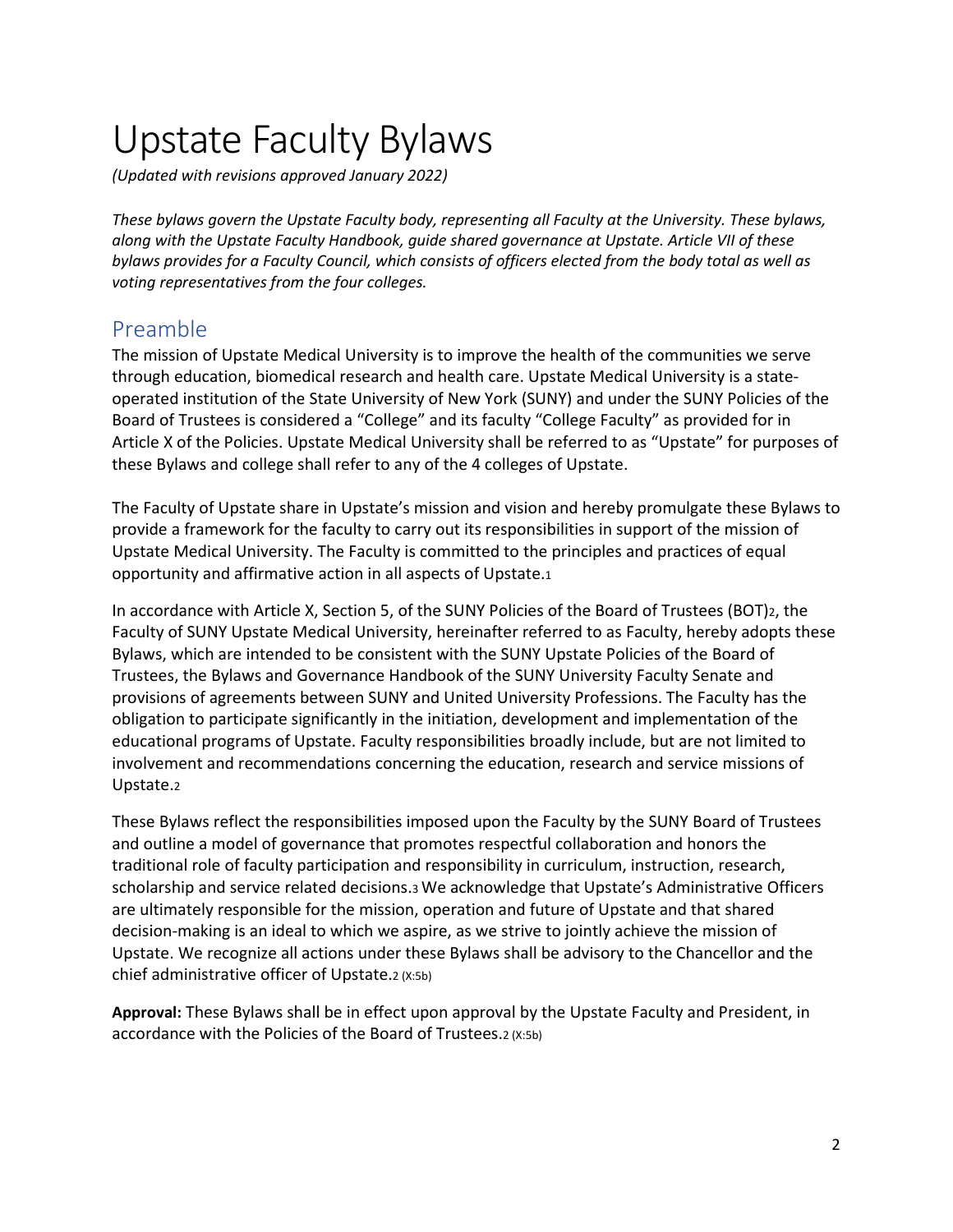## <span id="page-3-0"></span>**Notes**

*Explanatory Note on terms: According to Robert's Rules, "an officer who has served more than half a term in an office is considered to have served a full term."*

Documents that inform these Bylaws include:

[1 SUNY Faculty Senate Governance Handbook](https://system.suny.edu/media/suny/content-assets/documents/faculty-senate/GovHandbook-Final-2013.pdf)

<sup>2</sup> [SUNY Policies of the Board of Trustees](http://usny.nysed.gov/regulations.html)

<sup>3</sup> [New York Department of Higher Education](http://usny.nysed.gov/regulations.html)

<sup>4</sup> [The 1966 Statement on Government of Colleges and Universities jointly developed by the](https://www.aaup.org/report/statement-government-colleges-and-universities)  [American Council on Education, the American Association of University Professors, and the](https://www.aaup.org/report/statement-government-colleges-and-universities)  [Association of Governing Boards of Universities and Colleges](https://www.aaup.org/report/statement-government-colleges-and-universities)

<sup>5</sup> [SUNY University Faculty Senate Bylaws](https://system.suny.edu/media/suny/content-assets/documents/faculty-senate/Bylaws2002version.pdf)

<sup>6</sup> [Budget Handbook](https://system.suny.edu/media/suny/content-assets/documents/faculty-senate/Budget-handbook-2012.pdf)

<sup>7</sup> Resolution on Guidelines for Campus Governance Involvement in Presidential Reviews, passed [by the SUNY University Faculty Senate, April, 1991](https://system.suny.edu/media/suny/content-assets/documents/faculty-senate/FacultySenateGovernanceHandbookFinal-version-8-21-08.pdf) – Appendix 11

<sup>8</sup> [Report of Faculty Evaluation of Administrators](https://system.suny.edu/media/suny/content-assets/documents/faculty-senate/FacultyEvaluation.pdf)

9 Personal communications with Stacy Mehlek, Faculty Appointment Specialist, Upstate Medical University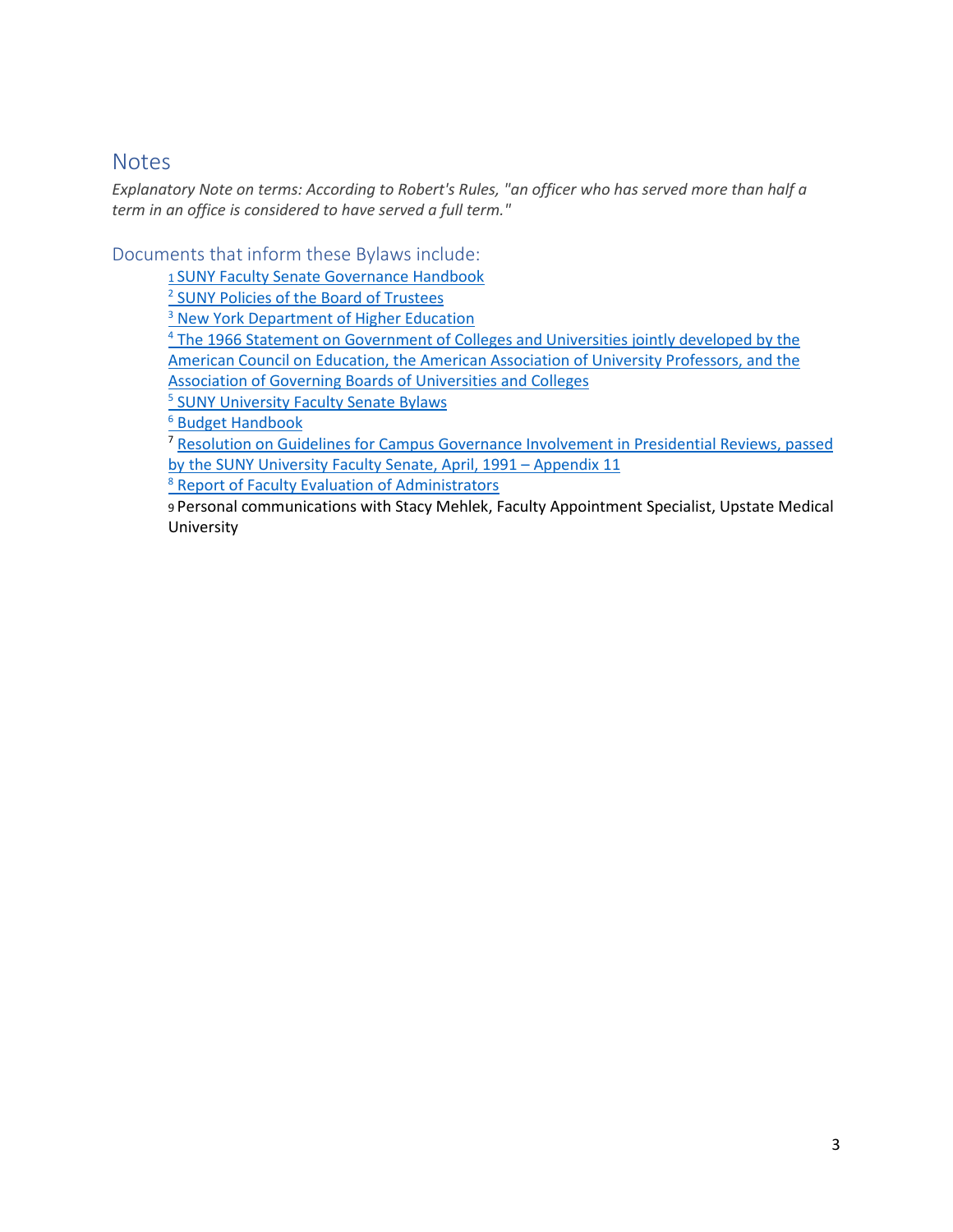# Articles I – IV: Name, Responsibility, Members & Officers

## <span id="page-4-0"></span>Article I: Name

The name of the organization representing all Faculty members shall be Upstate Faculty.

## <span id="page-4-1"></span>Article II: Responsibility <sup>2,3,4</sup>

The members of the Upstate Faculty have the obligation to participate significantly in the initiation, development, and implementation of the educational programs of Upstate and be responsible for the conduct of Upstate's education, research, and service programs.  $2(X:4)$  The Upstate Faculty also votes on bylaw amendments, faculty senators, and members of standing committees.

## <span id="page-4-2"></span>Article III: Members

Membership of Upstate Faculty shall include: 2(x:1)

- A. With Vote: 2(x:3)
	- 1. SUNY Chancellor and Upstate President
	- 2. Upstate Faculty with academic rank
	- 3. Upstate Faculty with qualified rank
	- 4. Research Foundation Faculty <sup>2(x:3a)</sup>
	- 5. Administrative officers with faculty appointments

#### B. Without Vote:

- 1. Voluntary Faculty who are not Research Foundation Faculty
- 2. Administrative Officers in the classified service

## <span id="page-4-3"></span>Article IV: Officers

#### A. Chair

The President of Upstate Medical University shall serve as the chair of the Upstate Faculty in accordance with the SUNY Board of Trustees Bylaws. 2(x:2)

#### B. Vice-Chair and Presiding Officer

The Chairperson of the Faculty Council, the elected and representative body of the Upstate Faculty, shall serve as the Vice-Chair and presiding officer of the Upstate Faculty.  $2(x:3)$ 

#### C. Secretary

The Secretary of the Faculty Council shall serve as the Secretary of the Upstate Faculty.

#### <span id="page-4-4"></span>Article V: Meetings

#### A. Regular Meetings (voting):

- 1. There shall be an annual meeting held at a time and place specified by the President.
- 2. Agenda and conduct of the annual meetingz consists of at least the following:  $(x3)$ 
	- a. The opportunity for the Chancellor and President to present their reports

b. Upstate Budget and State of the University (Upstate) address in accordance with the SUNY Board of Trustees Bylaws<sup>2 (IX:A:4)</sup>

- c. Faculty Council report
- d. SUNY University Faculty Senate Report
- e. College governance reports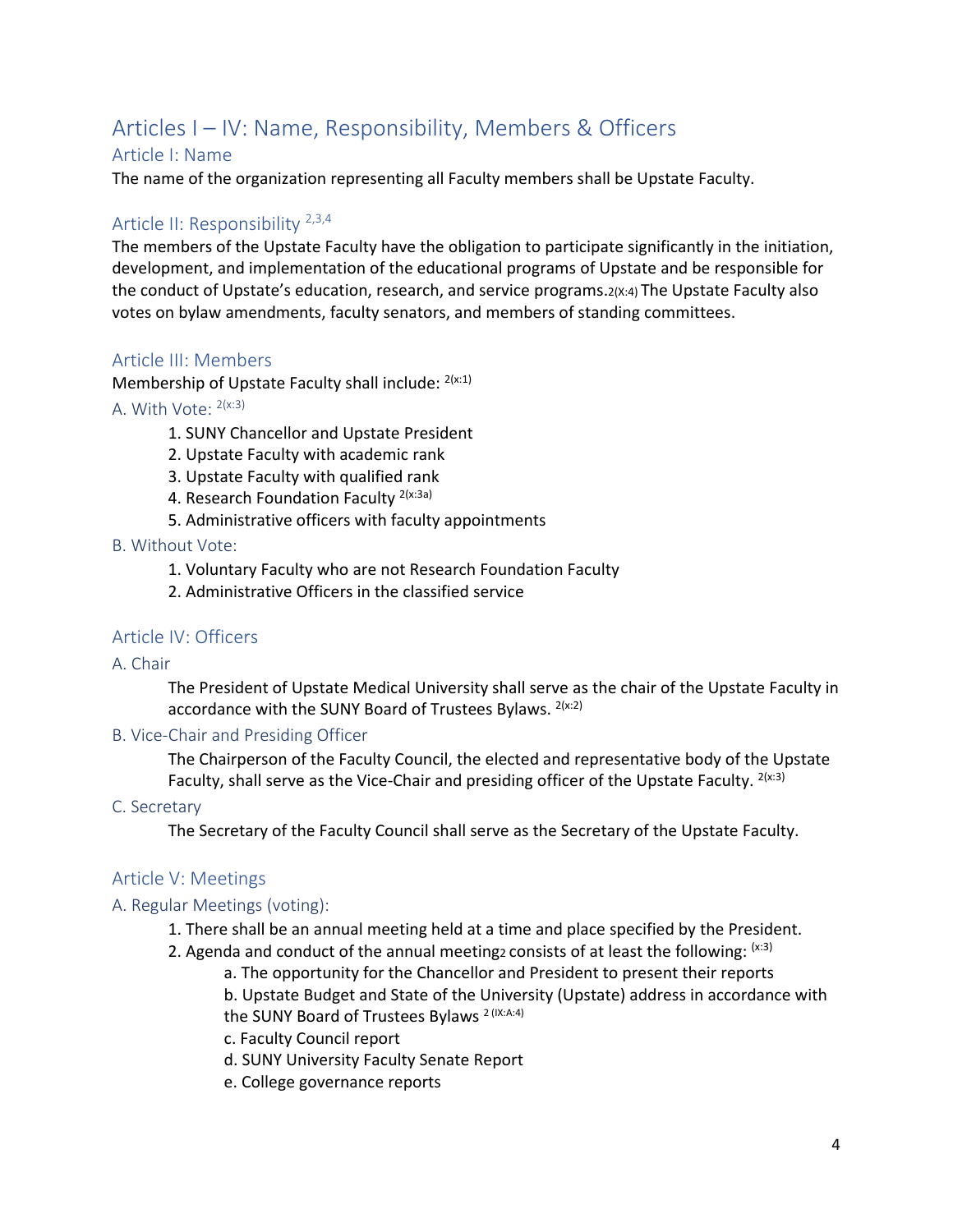f. Voting members of the Upstate Faculty may submit an agenda item to the Secretary of the Upstate Faculty, a minimum of one-week prior to the annual meeting.

- 3. Additional regular meetings (voting) may be called with 30-day notice to the Faculty by:
	- a. The SUNY Chancellor
	- b. The Upstate President
	- c. The Executive Committee of Faculty Council
	- d. Ten voting members with representation of all four colleges upon signed petition

### B. Special Meetings (non-voting):

Special Meetings may be called with seven days-notice to the Faculty by

- 1. The SUNY Chancellor
- 2. The Upstate President
- 3. The Executive Committee of Faculty Council
- 4. Ten voting members with representation of all 4 colleges upon signed petition
- 5. Agenda shall be limited to the call for the meeting.

#### C. Emergency Meetings (non-voting):

The Chancellor or President may call an emergency meeting of the Upstate Faculty with 24 hournotice.

#### D. Meeting Types (in-person, electronic, or hybrid):

Meetings of the Upstate Faculty – including regular meetings (including the annual meeting), special meetings, and emergency meetings – may be held in-person, electronically, or in-person with an option for electronic participation ("hybrid" meetings). When meetings are held electronically or with an option for electronic participation, electronic participation shall be considered to be presence at the meeting, and electronic votes shall be counted as official votes.

#### E. Voting

Voting may be conducted by electronic means or in person. Items requiring a vote must be submitted in writing to the Secretary of the Faculty Council 3 weeks prior to the vote.

#### F. Quorum

For any of the types of meetings listed above, the members present shall constitute a quorum.

#### G. Minutes

The Secretary is responsible for the minutes of any Upstate Faculty regular or special (voting) meeting.

# <span id="page-5-0"></span>Articles VI: Upstate SUNY Faculty Senators

## Upstate SUNY Faculty Senators<sup>5</sup>

In accordance with the rules and regulations of the University Faculty Senate of the State University of New York, the voting faculty and non-faculty professional staff shall provide for the election of representatives to serve in the SUNY University Faculty Senate.

#### A. Responsibilities: 2,5

1. Faculty Senators shall fulfill their responsibilities in the University Faculty Senate of the State University of New York, and in addition, shall perform the duties of these Bylaws by the parliamentary authority adopted by the Upstate Faculty or Faculty Council. <sup>5</sup> 2. The SUNY University Faculty Senators serve as voting members of the Faculty Council.  $1$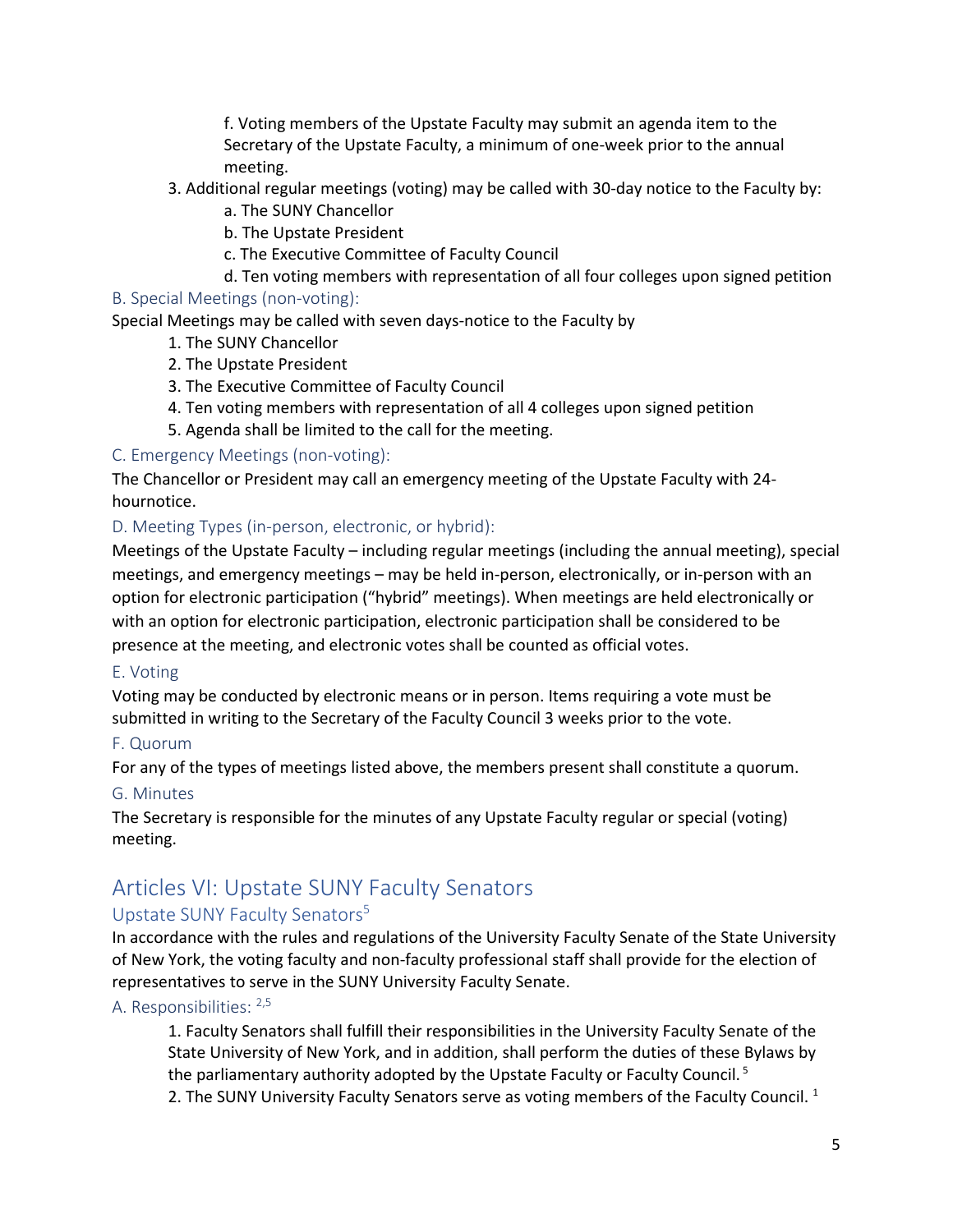#### B. Eligibility:

Any person who has been a voting member of the Upstate Faculty (as defined in Article III) or a non-faculty Professional Staff member, for a minimum of 12 months

#### C. Number:

The number of Senators is determined by the policies and procedures of the State University of New York.

#### D. Term of Office:

#### 1. Senators

a. Term of office is three years, beginning on July 1; no Senator may serve more than two consecutive terms unless at least one year has elapsed from the conclusion of the 2<sup>nd</sup> term.

b. No Senator may serve after termination of employment.

#### 2. Alternates

Term is for three years coinciding with the Senator for which they are serving as alternate. The term must be the same as the Senator.

#### E. Nominations & Elections:

#### 1. Nominations

a. The Faculty Council committee of Council Operations is responsible for the nominations process for Senators and their alternates according to its policies and procedures.

b. The Faculty Council Committee of Council Operations shall, in consultation with Human Resources, determine voting eligibility.

#### 2. Elections

a. All professional staff of Upstate, both faculty and non-faculty, shall have a vote for the Senators and Alternates, through an electronic, secret ballot.

b. Election of Senators and Alternates is by plurality vote, with the provision that at least one Senator position, and corresponding Alternate position, shall be held by a faculty member.

#### 3. Vacancies

a. In the event a Senator cannot fulfill his/her term through resignation, death, or declared vacancy, the Senator's Alternate shall assume the Senator's position and fulfill the remainder of the term. Re-election shall be consistent with the term of the vacating Senator.

b. A vacancy of an Alternate Senator position created in any manner shall be filled by election for the remainder of the unexpired term; an Alternate Senator position must be declared vacant if the Alternate Senator cannot perform the duties of office for a period of one academic year or longer.

c. If neither the Senator nor his/her Alternate are able to represent Upstate for a period in excess of four months during the academic year, both offices shall be declared vacant and the unexpired terms shall be filled through a new election. d. If a leave of absence or other reason prevents a Senator or Alternate from performing the duties of office for a period of one academic year or longer, the position shall be declared vacant and a new election shall be held to fill the remainder of the unexpired term. An individual currently serving as an alternate may run in the election for a Senate seat that has been vacated in this manner.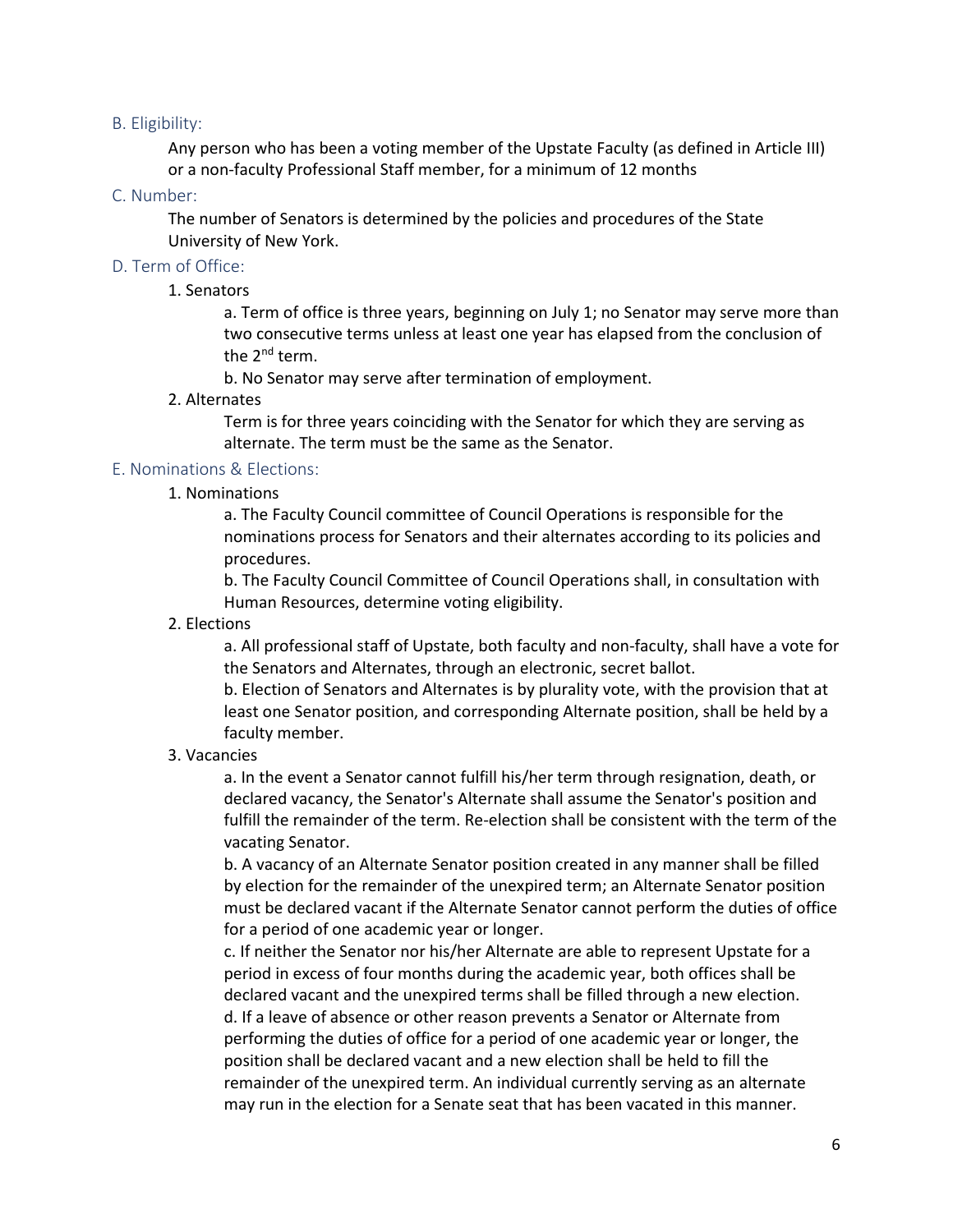# <span id="page-7-0"></span>Articles VII: Faculty Council

## Faculty Council

The inter-collegial body called the Faculty Council will represent and express the voice of the Upstate Faculty. The Faculty Council will address issues that *are of concern to more than one college*. Individual college issues are addressed through appropriate college level governance. Faculty Council involvement in multi-college issues is for promoting communication between colleges, development of recommendations for the betterment of Upstate, and influencing administrative actions and opinions.

## A. Upstate Faculty Council Collaborative Relationships

The Faculty Council shall be the liaison between the Faculty and other constituencies of Upstate. It shall serve as the Faculty's governance body under these Bylaws. "Meaningful faculty consultation can only occur when direct communication of the issue needing resolution exists between the administration and the elected faculty representatives of the faculty governance organization or the entire Faculty. While this communication should occur as soon as possible when an issue is identified, the Faculty representatives should have time to provide a meaningful response. Normally a minimum of 30 days should be allowed. In special circumstances, a shorter time for Faculty response may be required. Ongoing, complete communication of important issues between the administration and the faculty governance body shall help improve decision making in the university."<sup>1</sup>

#### 1. Upstate Council

At the invitation of the President and in accordance with the SUNY Board of Trustees Bylaws  $2^{(VIII:3)}$ , the Faculty Council Chairperson shall serve as the faculty liaison to the Upstate Council, attending all regular meetings.

#### 2. Administrative Officers and the President

a. The President is responsible to the Chancellor and the Board of Trustees for, and shall administer Upstate Medical University, promoting its development and effectiveness. The Upstate Faculty Council shall assist the President through the Council's significant participation in Upstate's governance processes.

b. The Administrative Officers, including the President, recognize the Faculty Council and its committees as the voice of the Faculty.

c. The Administrative Officers, including the President and at the discretion of the President, shall meet with the Faculty Council Executive Committee at least 4 times per year to discuss those activities, plans and/or changes in policies that affect the mission of Upstate.

d. The President shall consult with the faculty regarding Administrative Officer and Dean searches.

e. Any action of the Faculty Council is non-binding on the President, and in a collegial spirit input is provided for thoughtful consideration and discussion.

#### 3. Upstate Medical University

a. The Faculty Council shall discuss and provide suggestions on proposals and policies regarding the mission of Upstate.

b. Academic Freedom

It is SUNY policy to maintain and encourage full freedom, within the law, of inquiry, teaching and research. The principle of academic freedom shall be accompanied by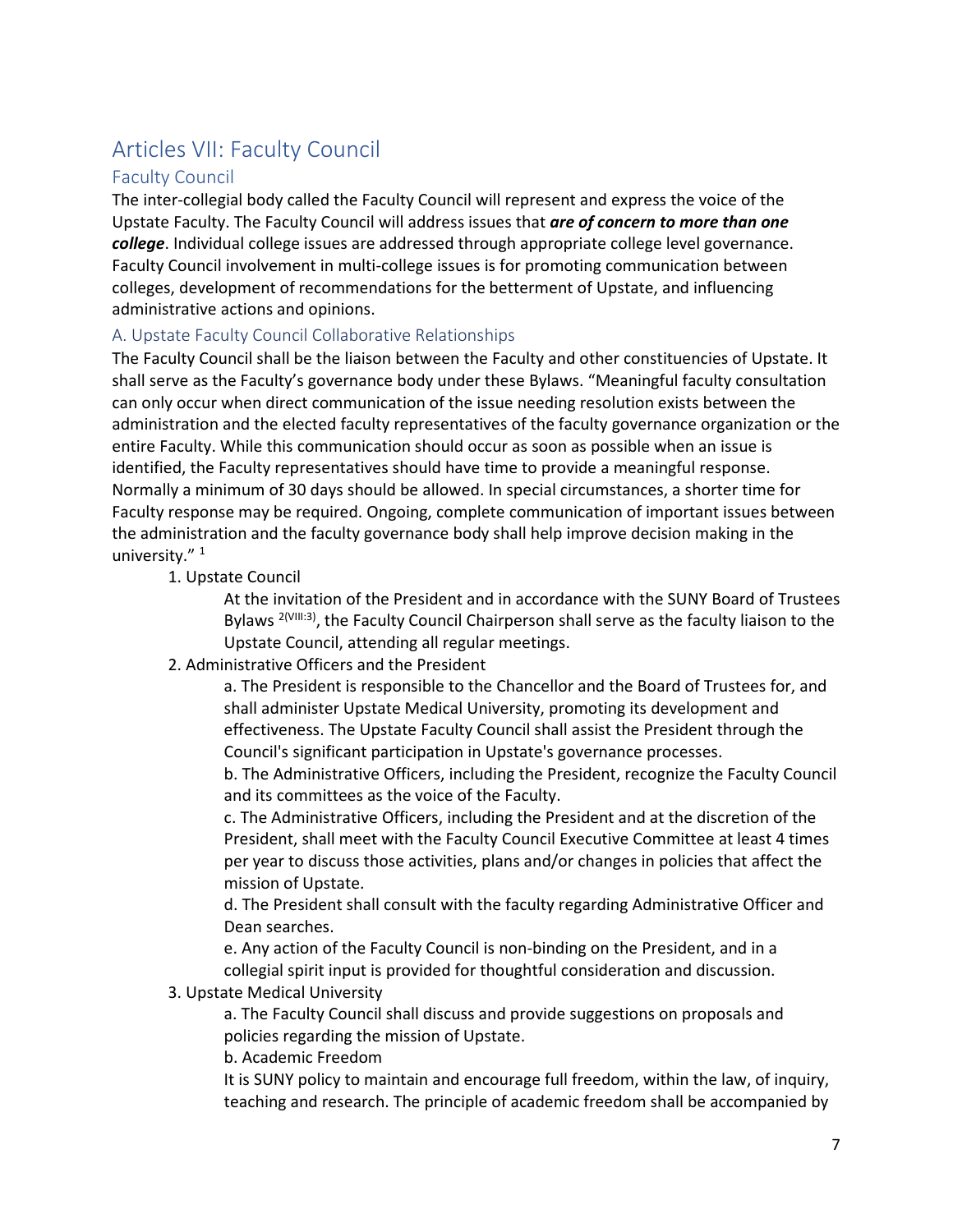a corresponding principle of responsibility  $2(XI)$ . The Faculty Council shall act for and represent the University Faculty in all matters pertaining to freedom of speech and assembly on the campus. While the Faculty recognizes that the authority to speak on behalf of the University resides with the President and can only be exercised by the President or the President's authorized delegates; the right to speak, at any level of governance, is a part of that person's right as a citizen and shall not be abridged by the institution (within the existing legal bounds relating to defamation of character).

4. College Governance Units/Organizations

a. These bylaws govern the entire University Faculty. As such, each College's Assembly bylaws must be in-compliance with these Bylaws.

b. The Faculty Council shall review and provide support for colleges regarding their Bylaws to assure compliance with Policies of the Board of Trustees of the State University of New York and with the Faculty Council bylaws provided, however, that the Faculty of individual colleges shall not be deprived of their own independent authority to make and revise their own Bylaws.

c. Council members shall be the primary mechanism for which communication occurs between colleges and the Council.

5. Students

The Upstate Faculty Council recognizes the value of an organized student voice and encourages student involvement on the Academic and Upstate Affairs standing committees. In addition, the Council encourages the colleges to engage representation from the students on their governing bodies.

## B. Roles and Responsibilities of Faculty Council

The Faculty Council in concert with the colleges shall provide consultation to Upstate Administration on matters including but not limited to:

1. Development and conduct of education, research, and service programs of Upstate.

2. Search process and or selection of multi-college Administrative Officers and Deans. <sup>2(IX: B:2)</sup>

3. Strategic planning process for Upstate.

4. Upstate policies or standards regarding students and faculty that affect multiple colleges including but are not limited to:

- a. Academic Affairs
- b. Faculty Affairs

c. Awards and promotion to Distinguished Rank

i. SUNY Distinguished Service, Distinguished Teaching, Distinguished Professorship and Distinguished Librarian Awards

- ii. SUNY Chancellor's Awards
- d. Commencement

e. Related University programs (Library, Ed Comm., IT, public safety, etc)

5. Other Responsibilities

a. Discuss and act upon all matters which the Council's Executive Committee place on the Faculty Council agenda.

b. Review the reports of the Upstate University Faculty Senators, suggesting items to be taken up by the SUNY University Faculty Senate.

c. Appoint special committees and task forces as needed to address relevant issues.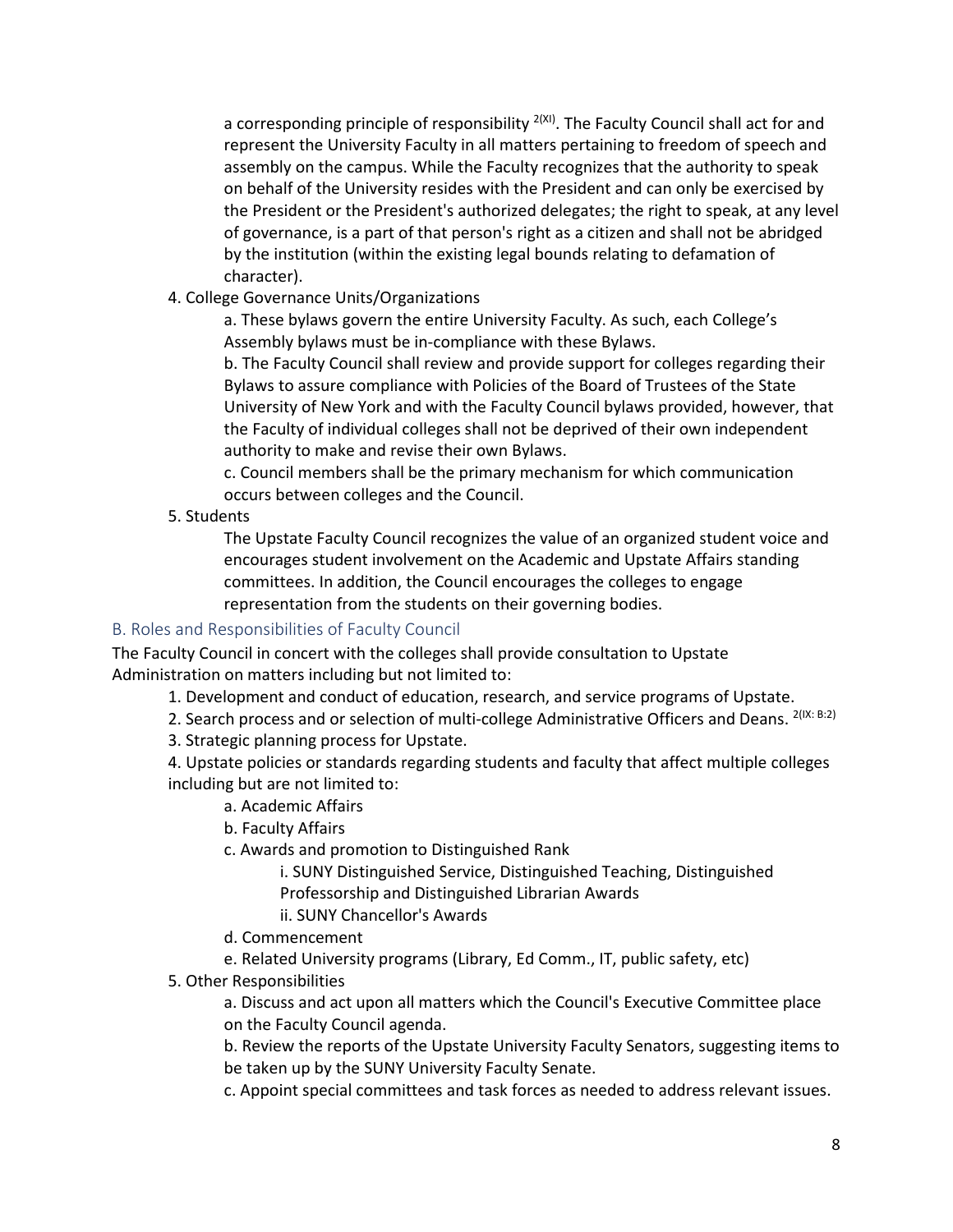d. Bring to the Faculty Council for report and/or discussion issues, concerns, and plans from within their college faculty governance organization, which have the potential to impact other colleges or the University overall. It is also their responsibility to bring information and suggestions back to their college faculty governance organization for discussion.

e. Respond to University administration requests.

#### C. Membership

1. Each college shall have equal representation through two elected Councilors.

2. Voting Members of the Faculty Council shall be comprised of the three elected officers, eight members called Councilors and four SUNY University Faculty Senators:

a. Four SUNY University Faculty Senators (elected by the Upstate Faculty)

b. Two members from the College of Medicine (elected by COM faculty)

c. Two members from the College of Health Professions and Library (elected by CHP and Library faculty)

d. Two members from the College of Graduate Studies (elected by CGS faculty and Professional Staff)

- e. Two members from the College of Nursing (elected by CON faculty)
- 3. Ex-officio members without vote include:
	- a. Alternate Councilors
	- b. Alternate SUNY University Faculty Senators
	- c. Chairs of the Standing Committees
	- d. Chairs of the individual colleges' governance bodies
	- e. Council immediate past Chair (unless a current seated Councilor)
	- f. Administrative Officers and Directors with cross-college responsibilities (e.g.

President, Human Resources, Library, Education-Communications, etc.)

g. Student representative from the Upstate Student Government

4. No individual may simultaneously serve in multiple voting positions. If an occasion arises that puts an individual in more than one voting position, s/he will select one position and the other position will be filled according to bylaws.

#### D. Nomination & Election of Councilors and Alternates

1. Councilors and Alternates of the Faculty Council (except for SUNY Faculty Senators) are elected from the college of their primary appointment.

2. Alternates are elected simultaneously with the Councilor for the same terms. If, at any time, there are fewer than two alternates, an alternate may serve for more than one Councilor. The names of those elected are submitted by a specified date to the Council Operations committee according to individual college governance policies and procedures.

#### E. Terms

1. Terms of Councilors shall be 3 years, or until a successor is elected, beginning on July 1.

2. Alternate Councilors shall serve simultaneous terms with Councilors and be limited to two consecutive terms as an Alternate.

3. Councilors shall serve no more than two consecutive terms in any office unless one year has elapsed from the conclusion of the 2nd term.

4. Elected Councilors or their alternate must attend at least 75% of all regular Council meetings, annually. If more than 25% of all regular meetings are missed without representation that Councilor is automatically removed and cannot be eligible for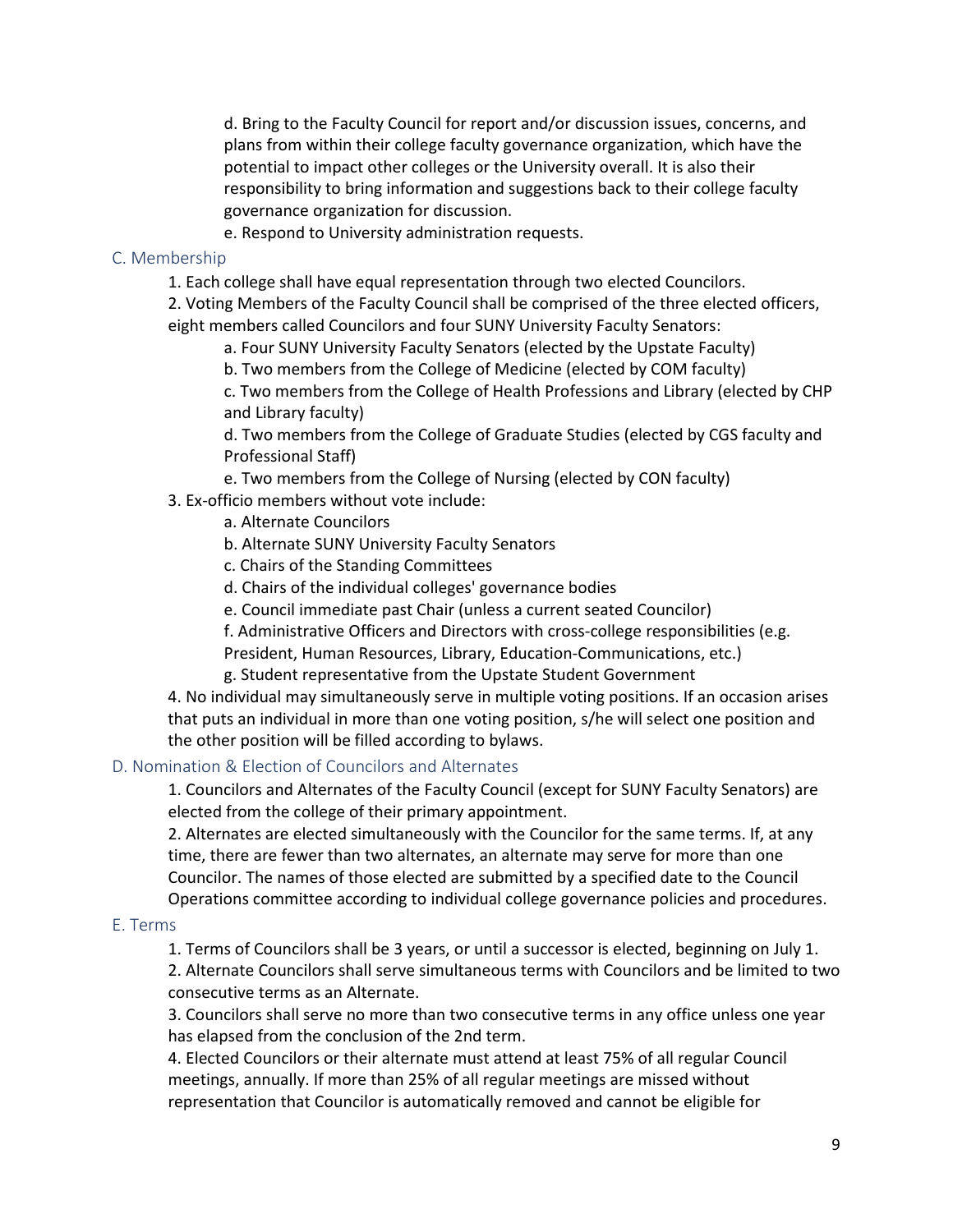membership for a period of two years, following the year of removal. The Councilor's alternate then shall serve out the remainder of the Councilor's term.

#### F. Vacancies

1. In the event a Councilor cannot complete the term, the Alternate shall serve the remainder of the term. If less than half of a full term is completed by the Alternate, the Alternate is eligible to be elected for two full terms.

2. If both the elected Councilor and Alternate are unable to complete their term, the Secretary of the Faculty Council shall ask the college governing body Chair to appoint a representative in accordance with the college's bylaws.

#### G. Officers

1. Council Officers shall be the Chairperson, Vice-chairperson, and Secretary. To be eligible, the nominee shall have been a full-time member of the Upstate Faculty (excluding Voluntary Faculty) for a minimum of three years and have demonstrated experience in faculty governance.

2. Election of Council Officers

a. The Council Operations committee shall present a slate of officers at the March meeting in accordance with the Faculty Council policies and procedures.

b. Council Officers shall be elected from the voting members of the University Faculty by a plurality vote no later than the May meeting and shall assume office July 1.

c. Ballots are secret and votes may be written or electronic.

d. Procedures for conducting the election are in accordance with the policies of the Faculty Council.

3. Terms

a. Council Officer terms shall be 3 years or until a successor is elected.

- b. Council Officers may be re-elected for one additional term in the same office.
- c. One year must elapse before being eligible for additional terms in the same office.

d. Term limitations are for a single office. A faculty member may serve in multiple offices consecutively without limitation.

4. Vacancies

a. In the event of a Chair vacancy, the Vice-chair shall serve as Chair for the remainder of the term.

b. Should the Vice-Chair or Secretary be unable to serve or be removed from office, the Council Operations committee shall present a slate for a replacement at the next regular Council meeting, provided that a notice to this effect is put on the agenda and distributed at least one week in advance of the meeting.

c. Election for a replacement shall be by majority vote of the Faculty Council.

### 5. Responsibilities of the Council Officers

a. Chair

i. Presides at the Upstate Faculty and Faculty Council meetings.

ii. At the invitation of the President, attends meetings of the President's Leadership Council. <sup>2(VIII: 3)</sup>

iii. Represents the Faculty at any other meetings or events as deemed appropriate by the Administrative Officers, the President, or the Faculty Council.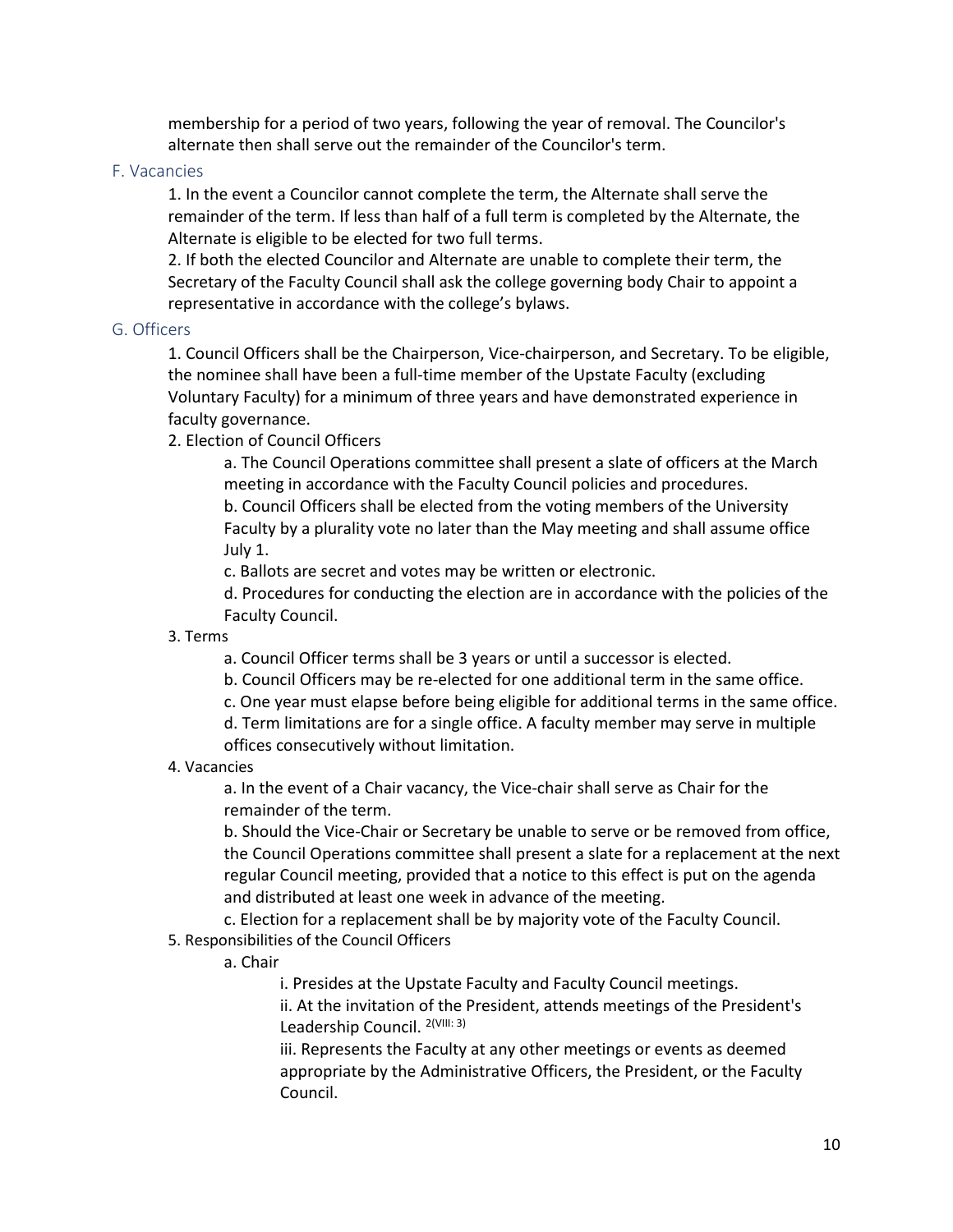iv. Participates in the SUNY Faculty Senate as a Campus Governance Leader. v. Appoints standing committee chairs, in consultation with the Executive Committee.

vi. Consults with the President regarding agendas for the University Faculty meeting and Faculty Council meetings.

vii. Presents the agenda for Faculty Council and Upstate Faculty meetings. viii. Has the discretion to invite any person to attend a Faculty Council meeting and to speak within limits set by the Faculty Council Executive Committee.

ix. Makes an annual report of the Faculty Council at the Upstate Faculty meeting.

x. Considers any business brought before the Upstate Faculty and Faculty Council.

#### b. Vice-chair

i. Assists the Faculty Council chair in fulfilling the duties of Chairperson. ii. Presides at meetings of the Upstate Faculty and Faculty Council meetings in the absence of the Council Chair.

iii. Fills the unexpired portion of the term of the Chair in the event the Chair's office becomes vacated or the Chair is unable to complete the term.

### c. Secretary

i. Is responsible for ensuring the minutes of Upstate Faculty and Faculty Council meetings are recorded and disseminated.

ii. Records attendance at Upstate Faculty and Faculty Council meetings.

iii. Works with and provides input to the Human Resources department regarding an official and current membership list of Faculty.

iv. Notifies Faculty and Administrative Officers, including the President, of meetings in accordance with the Faculty Council's policies and procedures.

#### H. Meetings

1. Regular (voting)

There shall be at least 6 regular, open meetings, called with 30-day notice.

a. Any person may be invited by the Chair to attend a meeting and speak within the limits imposed by the Chair.

b. Faculty who are not members of the Faculty Council have the right to speak and make motions upon recognition of the Chairperson. They may obtain the same privileges by written request to the Chairperson of the Faculty Council or by majority vote of the Council at any meeting.

c. Additional regular meetings (voting) may be called with 30-day notice to the Faculty by the:

i. SUNY Chancellor or Upstate University President

ii. Chairperson of the Faculty Council Executive Committee, or

iii. Five members of the Council with written, signed petition

iv. Agenda and Conduct of the Meeting

(a). The Chairperson of the Faculty Council submits the agenda of any meeting to the Faculty one week prior to the meeting.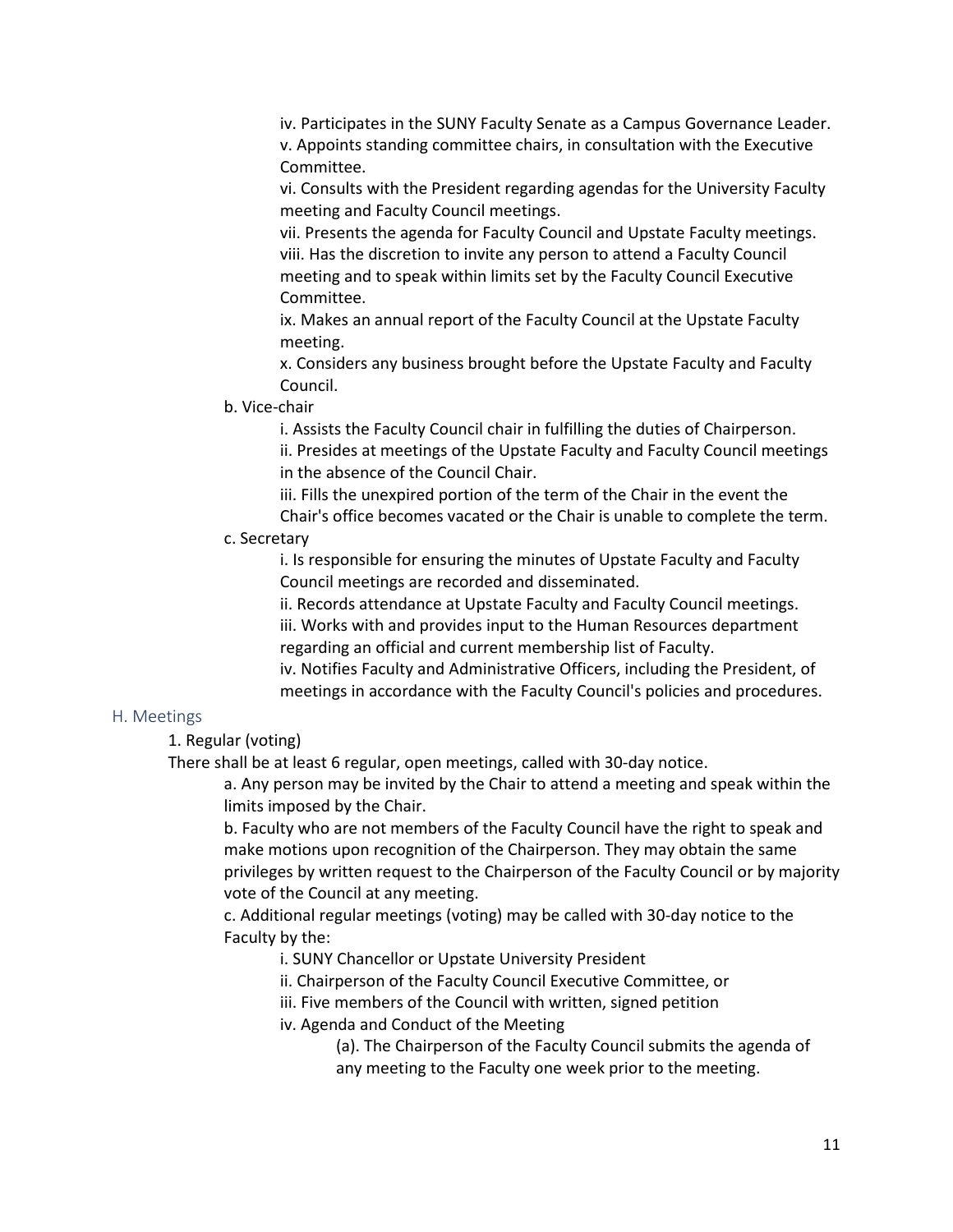(b). The Chancellor and President must have the opportunity to present reports.

(c). Other reports include:

(1). Senators' report

(2). College reports

(3). Standing committee reports

(d). Any member of the faculty may submit an agenda item, provided it is submitted to the Secretary of the Faculty Council prior to the dissemination of the agenda and is approved by the Faculty Council's Executive Committee.

(e). The Faculty Council's Secretary or designee shall record attendance.

(f). Voting

(1). A Quorum of two-thirds of the Faculty Council's elected members is required for any action.

(2). An alternate may vote in a Councilor's absence upon notification to the Secretary prior to the vote.

(g). Minutes: The Secretary of the Faculty Council is responsible for ensuring minutes are recorded and disseminated.

(h). The Faculty Council shall adopt such rules for transaction of its business as it may deem necessary.

(i). The Faculty Council may appoint someone to serve as

parliamentarian to advise in matters of parliamentary procedure.

2. Special Meetings (non-voting)

a. Special meetings of the Faculty Council may be called with 7-day notice to the Faculty by:

i. The SUNY Chancellor

ii. The Upstate University President

iii. The Chairperson of the Faculty Council Executive Committee, or upon

iv. Ten members of the Faculty with representation of all four colleges and the Library upon signed petition.

b. The business of a special meeting shall be confined to the announced purpose of the meeting.

3. Special Forums

The Executive Committee of the Faculty Council in accordance with the policies and procedures of the Faculty Council may call special forums. No official business can be conducted at a special forum.

4. Meeting Types (in-person, electronic, or hybrid)

Meetings of the Upstate Faculty – including regular meetings, special meetings, special forums, and committee meetings – may be held in-person, electronically, or in-person with an option for electronic participation ("hybrid" meetings). When meetings are held electronically or with an option for electronic participation, electronic participation shall be considered to be presence at the meeting, and electronic votes shall be counted as official votes.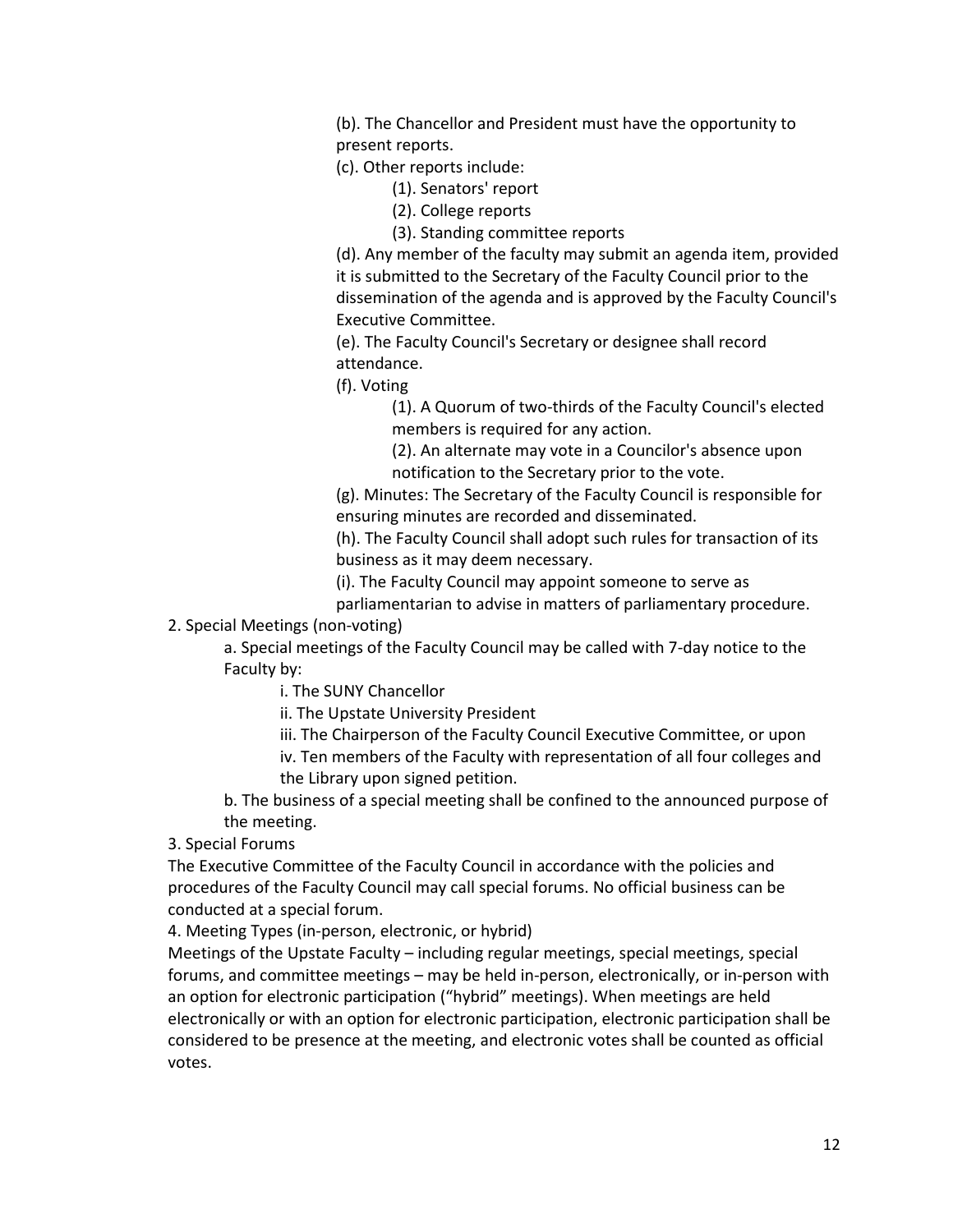#### I. Committees

1. Executive Committee

a. The Officers of the Faculty Council and the immediate past-Chair shall comprise the Executive Committee.

b. The Executive Committee shall act on behalf of the Faculty Council between meetings.

c. Meetings of the Executive Committee shall be held at regular intervals.

d. Three of four voting members of the Executive Committee shall constitute a quorum.

e. The Executive Committee may adopt such rules for transaction of its business, as it may deem necessary.

2. Standing Committees shall be Academic Affairs, Upstate Affairs, Faculty Affairs and Council Operations.

a. General responsibilities of standing committees in consultation with the appropriate Upstate constituency shall be to:

i. Bring to committee for report and/or discussion those issues, concerns, and plans from their college faculty governance which fall within the purview of the committee and bring information and suggestions back to their college faculty governance for discussion.

ii. Request information and reports from, and provide suggestions to: the President, appropriate President appointed committees, other administrative officers and college assembly chairs with respect to any matter affecting Upstate.

iii. Deal with matters referred to the committee.

b. Committee specific areas of involvement

i. Academic Affairs1

The Academic Affairs committee shall be responsible to address issues such as but not limited to:

> (a). Interprofessional Education: educational opportunities with potential for multi-college involvement.

(b). Accreditation issues and experiences.

(c). Commencement and Faculty Convocation.

(d). Infrastructure and planning as it relates to the academic mission of Upstate.

(e). Upstate Faculty research issues.

(f). Academic calendars of Upstate.  $1$ 

(g). Supportive services. (i.e. library, informational technology, etc.)

(h). Addressing other issues as assigned by the Faculty Council.

ii. Upstate Affairs

The Upstate Affairs committee shall be responsible to address issues such as but not limited to:

(a). Participating in budget process through President's Budget Forums or other appropriate mechanisms.6

(b). Participating in the development and implementation of the strategic plan process.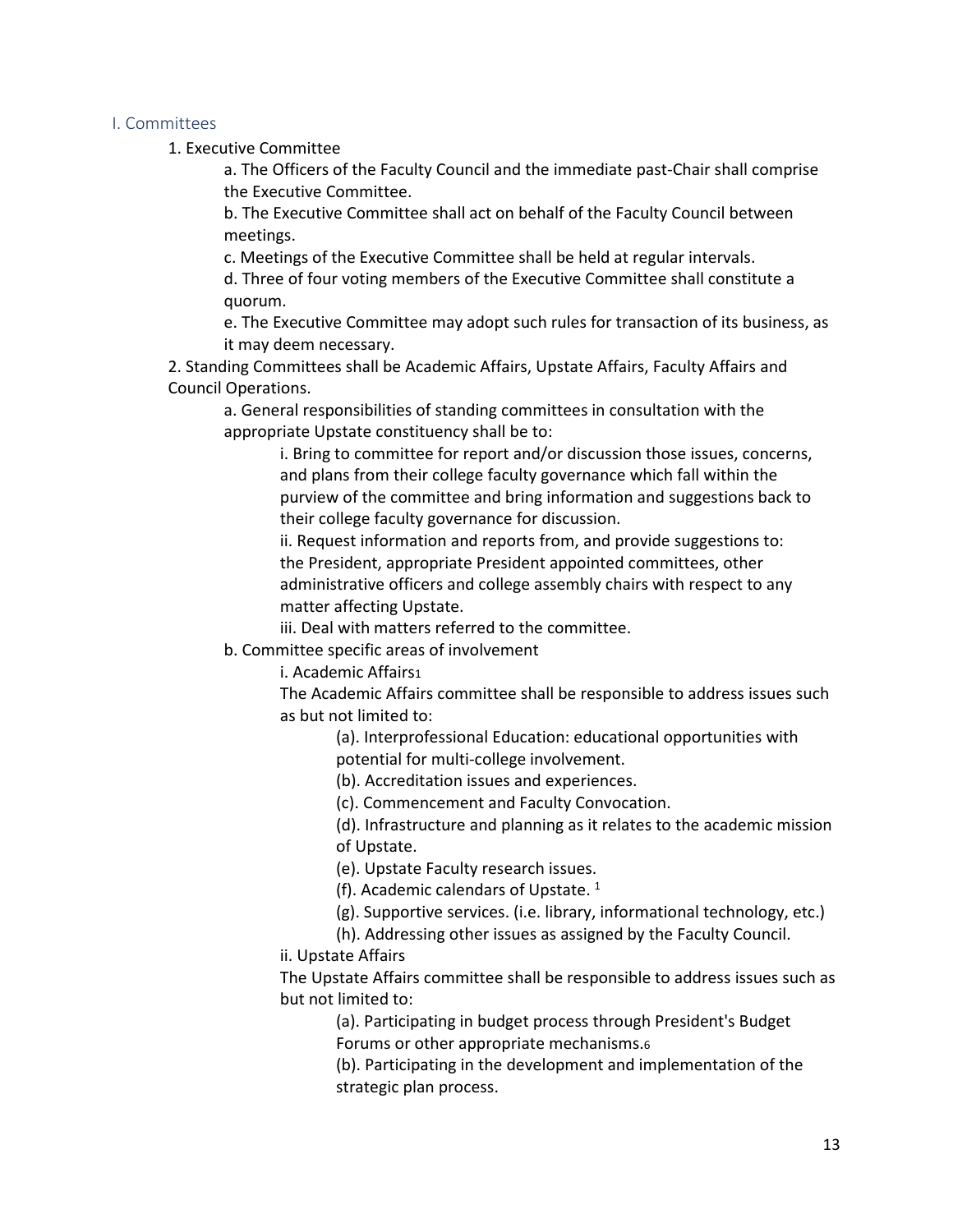(c). Participating and providing suggestions regarding University-wide initiatives affecting student and faculty life such as diversity and environmental programs and regional community involvement.  $1$ 

(d). Discussing and providing suggestions regarding University

Faculty and Student Judicial policy and professionalism standards.

(e). Address other issues as assigned by the Faculty Council.

iii. Faculty Affairs

The Faculty Affairs committee shall be responsible to address issues such as but not limited to:

(a). Reporting on Faculty demographics.

(b). Faculty development programs and activities.

(c). Evaluation of Faculty teaching effectiveness.

(d). Faculty awards.

(h). Multi-college administrators' search process. 1,2(IX:B:2)

(i). Participate in multi-college Administrative Officers' and President performance review process. 1,7(C:2), 8

(j). Addressing other issues as assigned by the Faculty Council.

iv. Council Operations

The Council Operations committee shall be responsible to address issues such as but not limited to:

(a). Conducting nomination and election process for

- (1). SUNY University Faculty Senators
- (2). Faculty Council Officers
- (3). Standing Committee members

(b). Periodic review of the Faculty Governance and SUNY Board of Trustees Bylaws including pertinent Upstate and SUNY policies to ensure compliance.

(c). Oversight of Faculty Council and committee performance.

(d). Oversight and updating of Faculty Governance webpage.

(e). Addressing other issues as assigned by the Faculty Council.

c. Composition of Standing Committees

i. Standing committees shall be comprised of at least five faculty members, with representation on each committee from at least three of the five academic entities: College of Graduate Studies, College of Health Professions, College of Medicine, College of Nursing, and the Health Sciences Library. There is no maximum number of members that can serve on a committee.

ii. Terms of committee members shall be three-years. To serve an additional term, a committee member must be nominated or self-nominate as described below ("Nomination and Approval Process for Members of Standing Committees").

iii. A member may serve unlimited terms on the same committee.

iv. The student governing body shall be invited to appoint one

undergraduate and one graduate student to serve on the Academic and University Affairs committees for a term of 1 year. These students may serve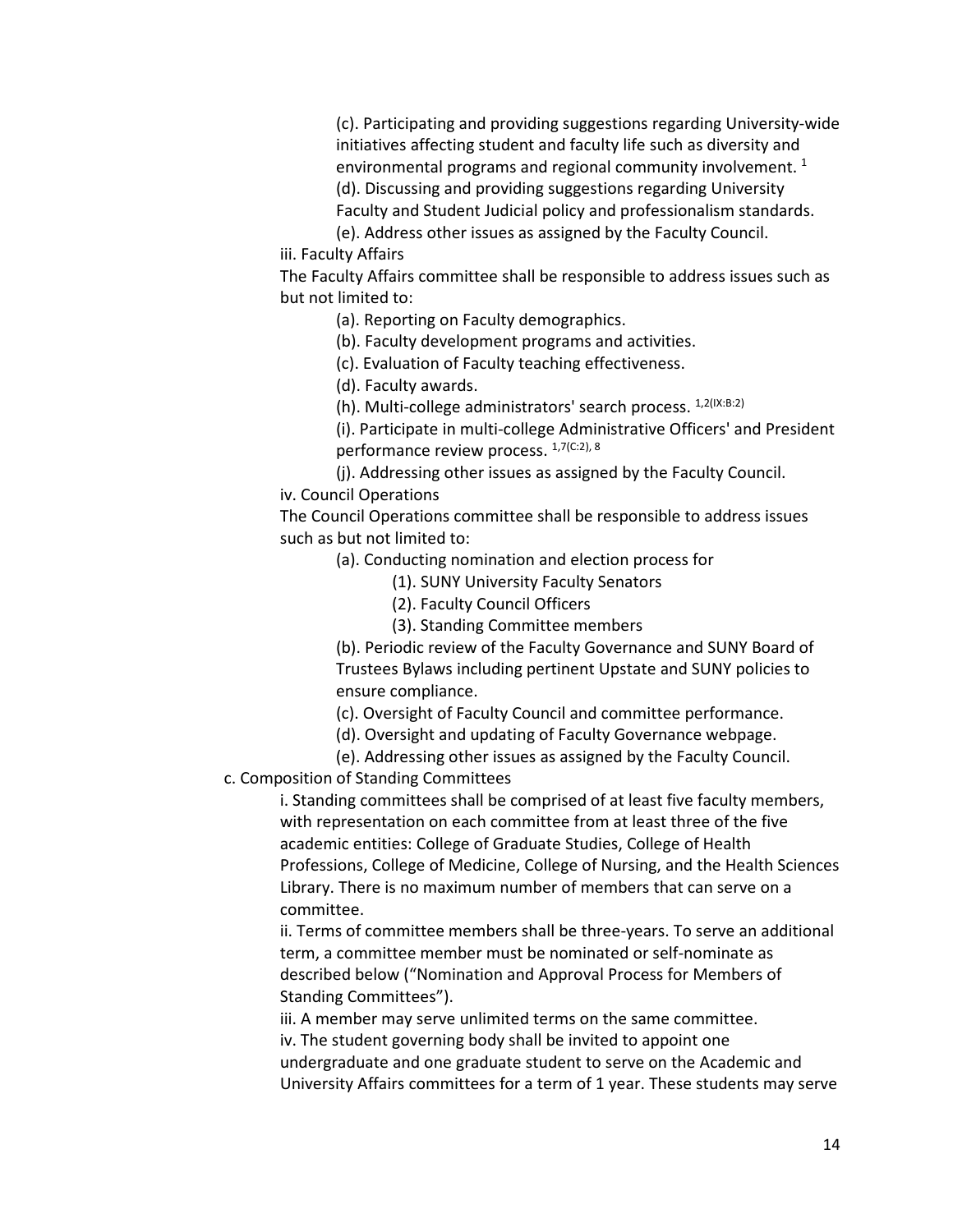unlimited terms, but must be reappointed by the student governing body each year.

d. Nomination and Approval Process for Members of Standing Committees

i. A call for nominations for committee membership will be made to the entire faculty prior to the March meeting. Nominations may be made by self or by another. A nomination is not considered official until a consent to be nominated is received from the nominee.

ii. All nominees who have consented to serve will be placed on a ballot; the ballot will be sent to the entire faculty by May 1.

iii. For each nominee to be approved to serve on a committee, the nominee must receive more ballots cast in the affirmative ("yes") than in the negative ("no"). Abstentions will not be counted.

- iv. Terms begin July 1.
- e. Mid-term Appointments

i. Between voting cycles, the Faculty Council's voting members may appoint members to standing committees by majority consent of those voting (given a quorum).

ii. An appointed member's term expires on the next May 31. To continue their committee membership, appointed members must by nominated or self-nominated, and be approved by ballot as described above.

f. Chairpersons of Standing Committees

i. The Chair of the Faculty Council with consultation from various constituencies shall select the chairpersons of each standing committee. ii. The committee chair serves at the will of the Faculty Council Chair and resigns as committee chair at the end of the Faculty Upstate Council Chair's term.

3. Special committees/task forces The Faculty Council may establish committees and task forces as necessary.

# Articles VIII – X: Parliamentary Authority, Amendments & Ratification of Bylaws

## <span id="page-15-0"></span>Article VIII: Parliamentary Authority

The rules contained in the current edition of *Robert's Rules of Order* shall govern the Upstate Faculty and Faculty Council in all cases to which they are applicable, and in which they are not inconsistent with the Bylaws, or the special rules of order of, the Upstate Faculty and Faculty Council.

## <span id="page-15-1"></span>Article IX: Amendments

Through the Upstate Faculty Council Operations Committee, the Faculty Council shall review these Bylaws periodically but not less than every two years.

Bylaw amendments may be initiated by any member of the Upstate Faculty with a written petition of ten faculty signatures representing all the colleges.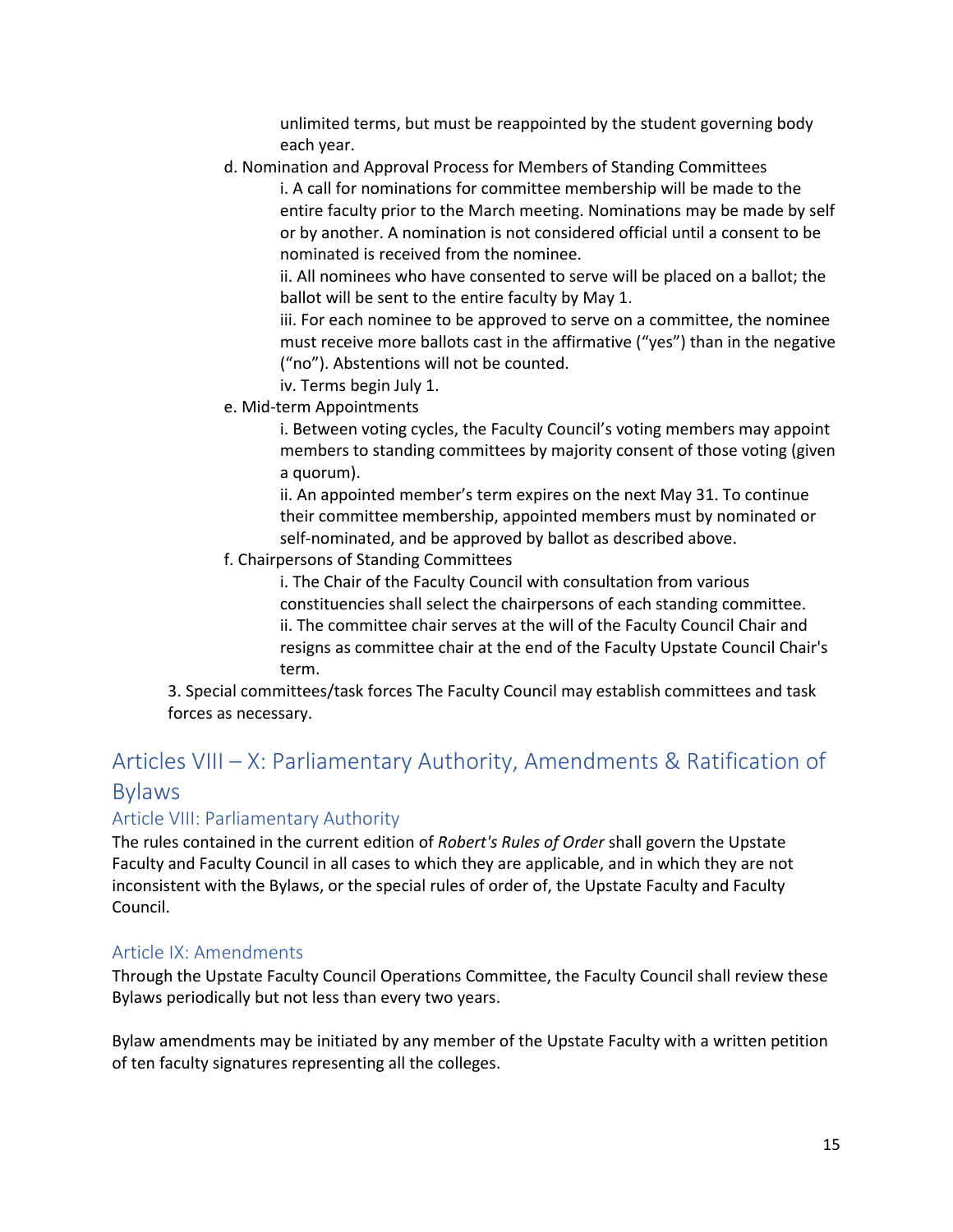These Bylaws may be amended by a simple majority of those University Faculty members voting, provided that the proposed amendment is published and distributed to the University Faculty at least 30 days in advance of the vote.

The Bylaws shall be consistent with and subject to the Policies of the Board of Trustees of the State University of New York, the laws of the State of New York and the provision of agreements between the State of New York and the certified employee organization established pursuant to Article 13 of the Civil Service Law. The Faculty Council Operations Committee shall update these bylaws, without vote, to maintain consistency with any changes made to superseding SUNY documents.

Provisions of these Bylaws concerning consultation with the Faculty shall be subject to the approval of the President. All actions under these Bylaws shall be advisory to the Chancellor and the President. 2(X:5-b)

Council Operations committee shall make editorial changes to these bylaws as needed. Changes considered editorial are at the discretion of the Council Operations committee. Editorial changes are defined as simple changes in grammar, punctuation, or wording that improve clarity, accuracy, or readability, but do not change the meaning of the document.

These bylaws were formally approved in February 2020 by a vote of the faculty. Initially ratified on July 17, 2012

# <span id="page-16-0"></span>Article X: Ratification of Bylaws

Bylaws and amendments voted upon and approved by the Faculty shall become effective upon signed approval of the President.